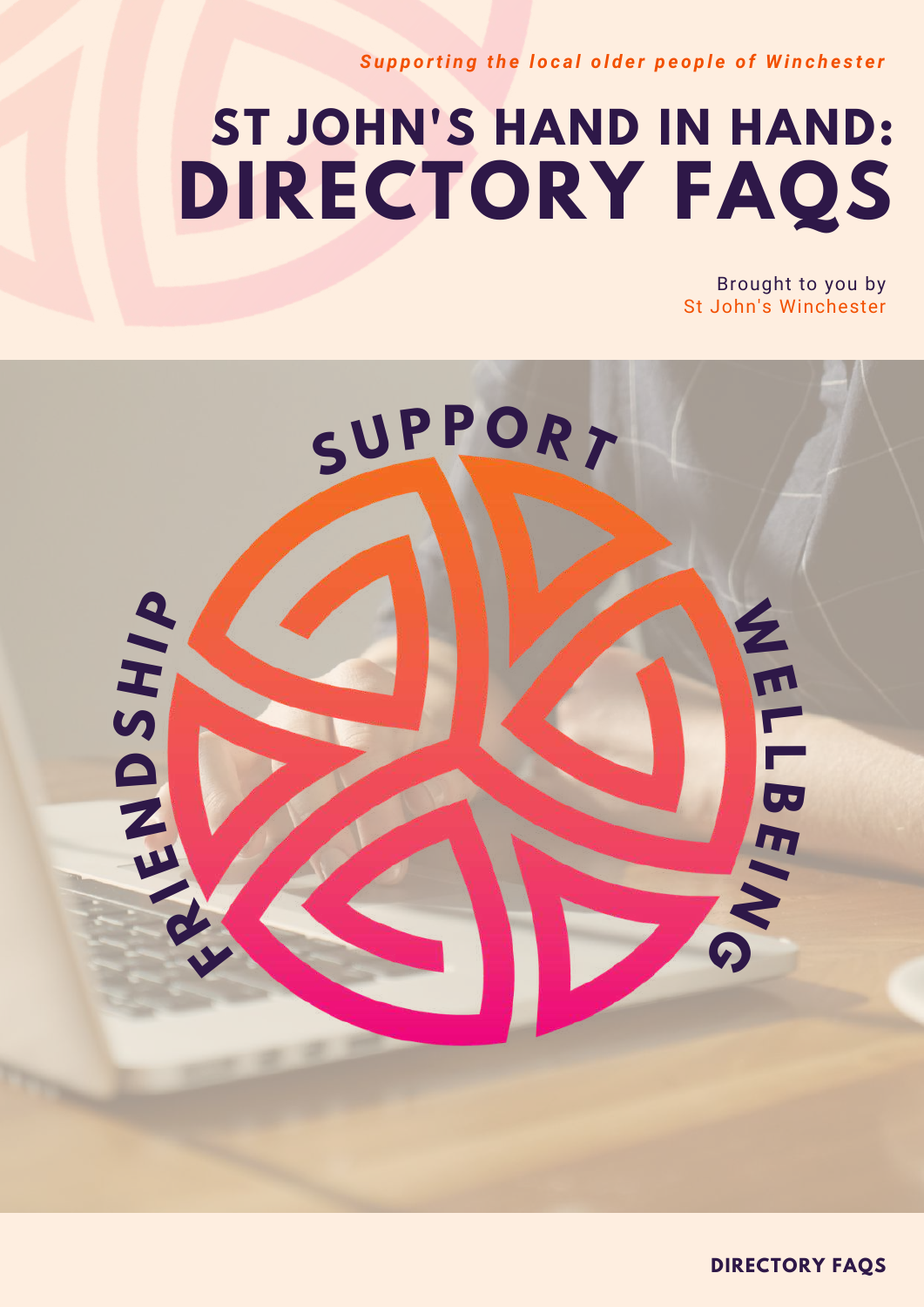

INTRO TO THE DIRECTORY

What is its purpose? What is the 'Home Page'?

**NAVIGATING THE DATABASE** *How to search and use filters* 

1

2

4

7

8

TABLE OF CONTENTS

SAVING YOUR SEARCHES *What is the Wellbeing Report?* 

**THE CATEGORIES** 

What are the seven categories?

**CONTACTING US** How can I give feedback? How can I add my info?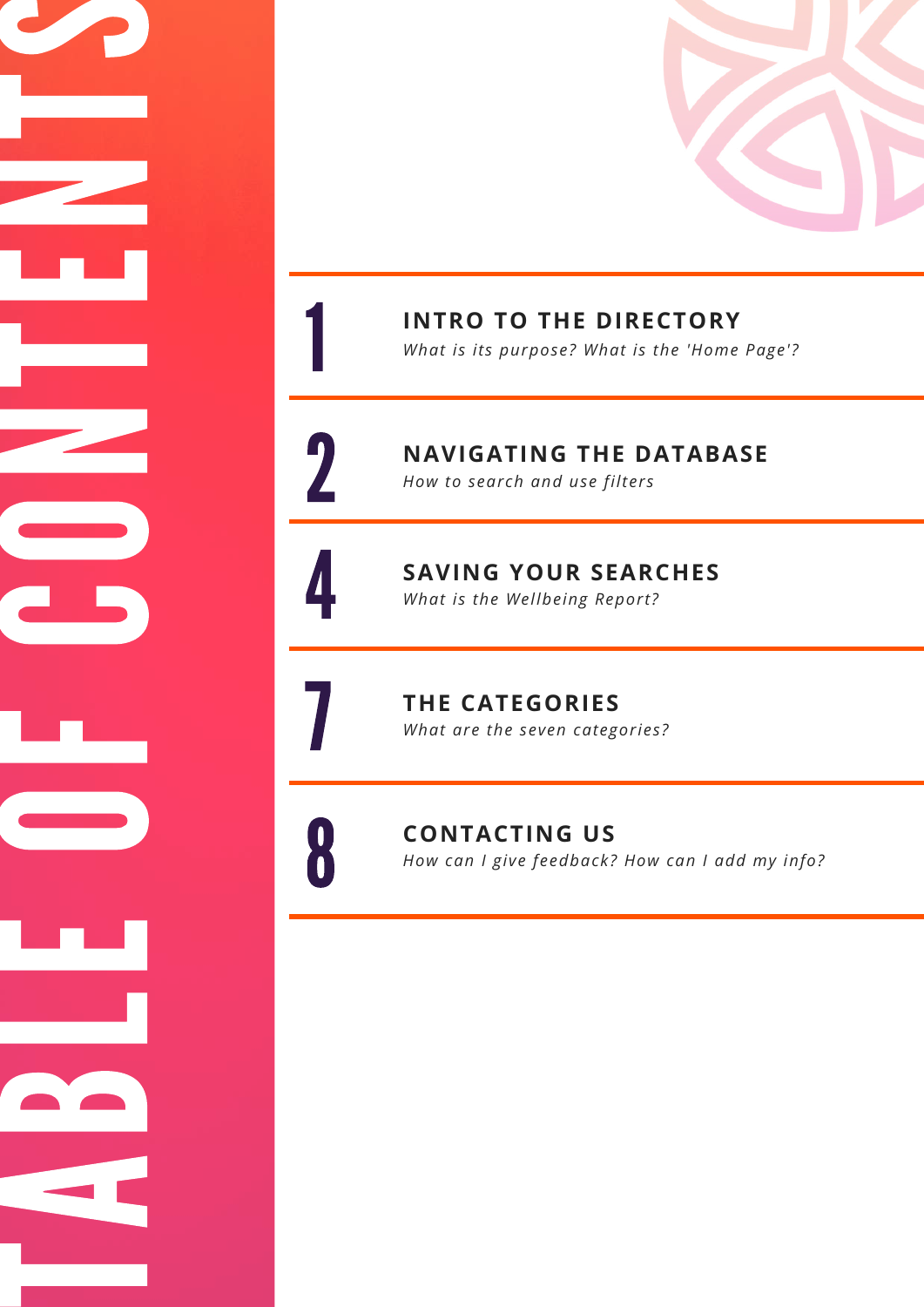# **INTRO TO THE DIRECTORY**

## **Q: WHAT IS THE PURPOSE OF THE DIRECTORY?**



#### **D O M A I N :**

**handinhand.stjohnswinchester.co.uk**

**A:** Welcome to the St John's Hand in Hand Directory.

**The purpose ofthe Hand in Hand Directory is to allow St John's staff, volunteers, and members ofthe Winchester community to easily identify appropriate services, clubs or activities taking place in the local area.**

This form of"signposting" will benefit the individual using the Hand in Hand service (aka a 'scheme member'), as well as supporting local businesses to advertise their services.

It is our intention to liaise with third parties and other organisations to keep the directory up to date. We recommend that third parties check their data regularly and **[contact](https://docs.google.com/forms/d/e/1FAIpQLSeXZ2VZakH1fItBMi4VMScvkgtXYUMaxWpzIh9GGULqmysYWQ/viewform) us** if any changes need to be made.

#### **Q: WHO IS IT FOR?**

A: The information on the Directory is aimed at **local older people** living in the Winchester District.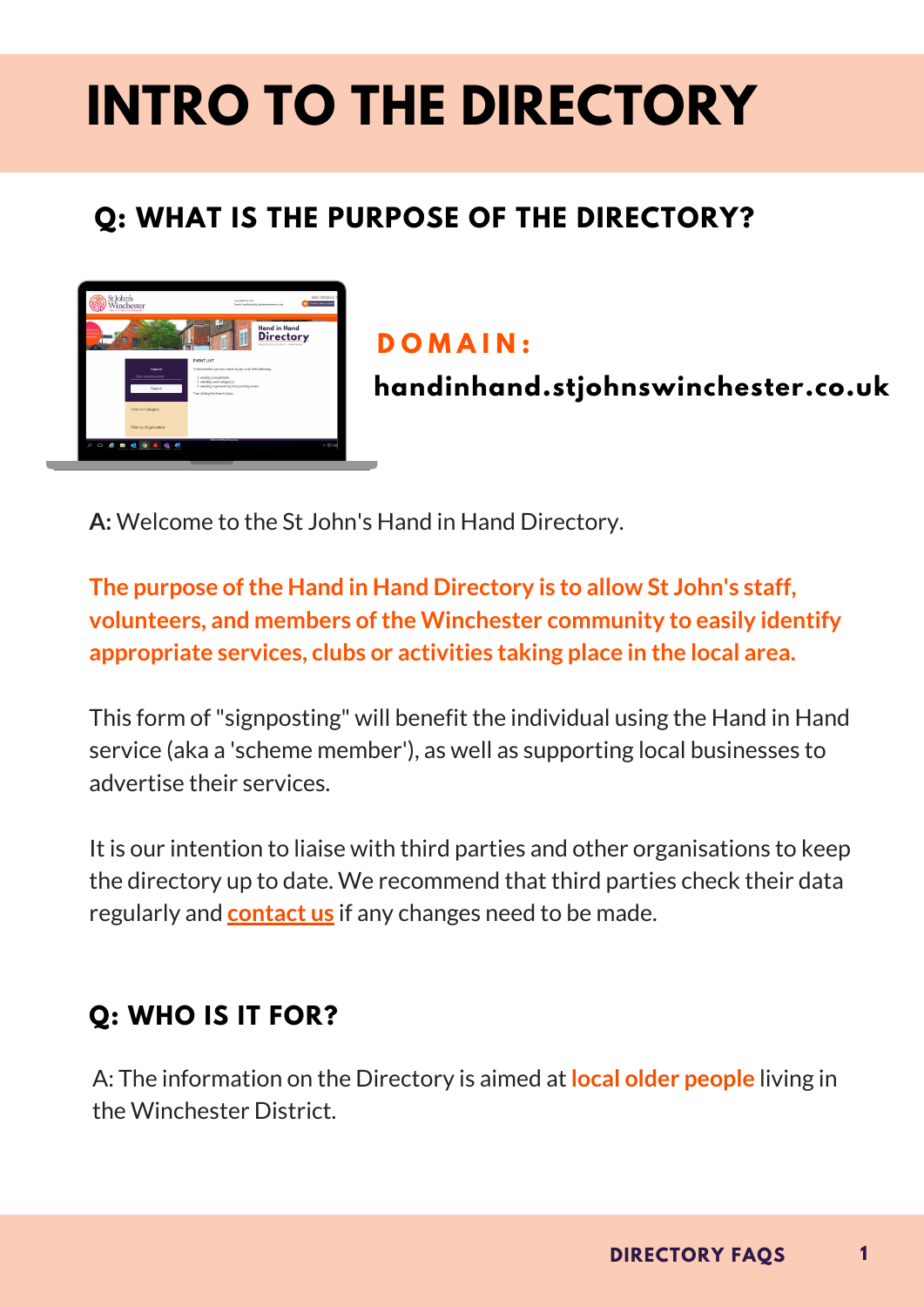#### **Q: WHAT IS THE 'HOME PAGE'?**

A: The Home Page is synonym (another name) for the Directory. This is the main screen that the public and other third parties can see and use to search for local activities, clubs or events.

# **NAVIGATING THE DIRECTORY**

#### **Q: HOW DO I USE THE DIRECTORY?**

A: It works in a similar way to a search engine.

You can search for entries in **three ways:**

- 1. By typing a keyword in the purple '**SEARCH**' box (e.g. "dementia", "pets")
- You search by categories or sub-categories by using the '**Filter by** 2. **Category**' dropdown box
- You can search by the name of the organisation by using the '**Filter by** 3. **Organisation**' dropdown box

By having three ways to search for information, it means that you can be as broad or as narrow with your search criteria as you like. It's worth noting that the search box function finds activities that are word-rich with the chosen keyword you typed in.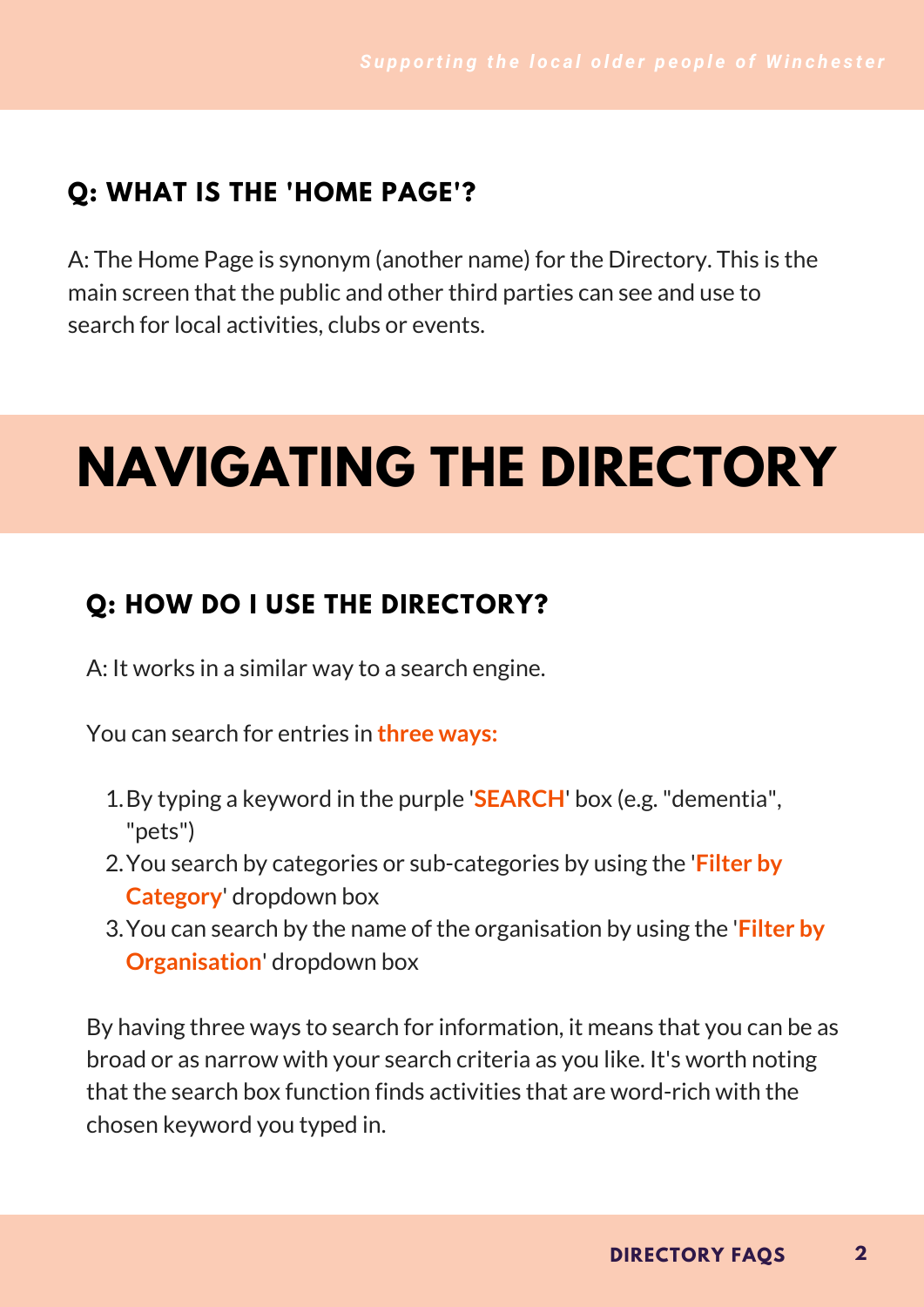

### **Q: HOW DO I CLEAR THE SEARCH FILTERS?**

A: Once selected, you can easily remove the filters (*e.g. if you have searched by the sub-category 'Support Groups and Counselling' but want to un-filter your search*), simply **click the X** next to the filter.

### **Q: HOW DO I COLLAPSE THE SEARCH FILTERS?**

A: When you click on the 'Filter by Category' or 'Filter by Organisation' hyperlinks, the full list of categories and sub-categories will expand.

To collapse these options, click the relevant 'Filter by' link again and the expanded box will collapse.

Alternatively, clicking the St John's Hand in Hand logo in the top left of the Home Page will reset the Directory.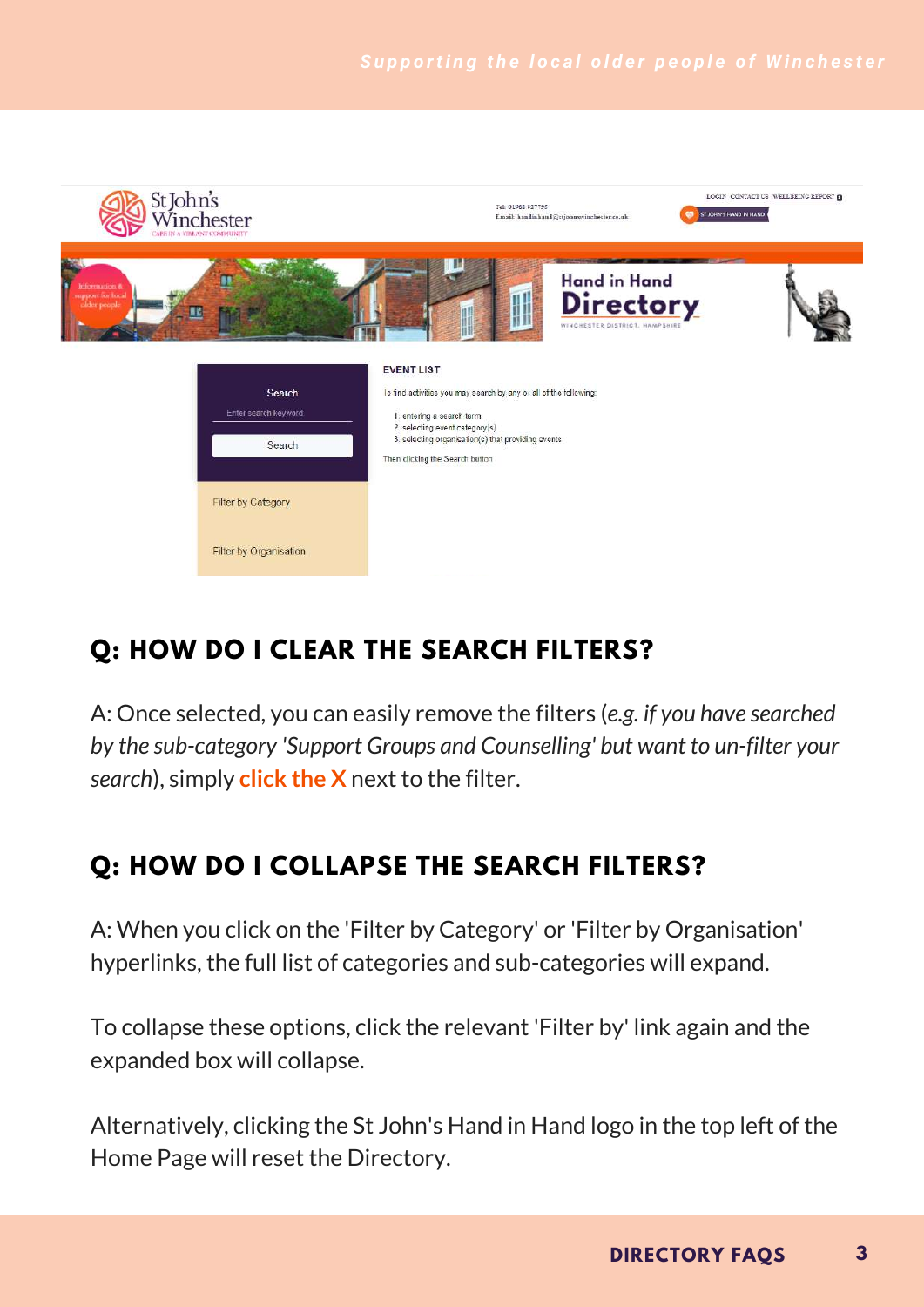# **SAVING YOUR SEARCHES**

### **Q: WHAT IS A 'WELLBEING REPORT'?**

**You** may want to save what you have found on the Directory for later. **This is where the WELLBEING REPORT comes in handy.**

Located in the top right hand corner of the Directory Home Page, this is where a record of all of your saved searches are conveniently stored.



#### **Q: HOW DO I SAVE MY SEARCHES TO THE WELLBEING REPORT?**

Follow the steps below:

- On your chosen activity, click the '**Read More**' button to expand the box and to see more information. **1**
- Once fully expanded, click the '**SHOPPING TROLLEY**' icon in the right hand corner of the box. The shopping trolley icon will then disappear once clicked. **2**
- This will automatically save your search(es) in the Wellbeing Report show below: **3**

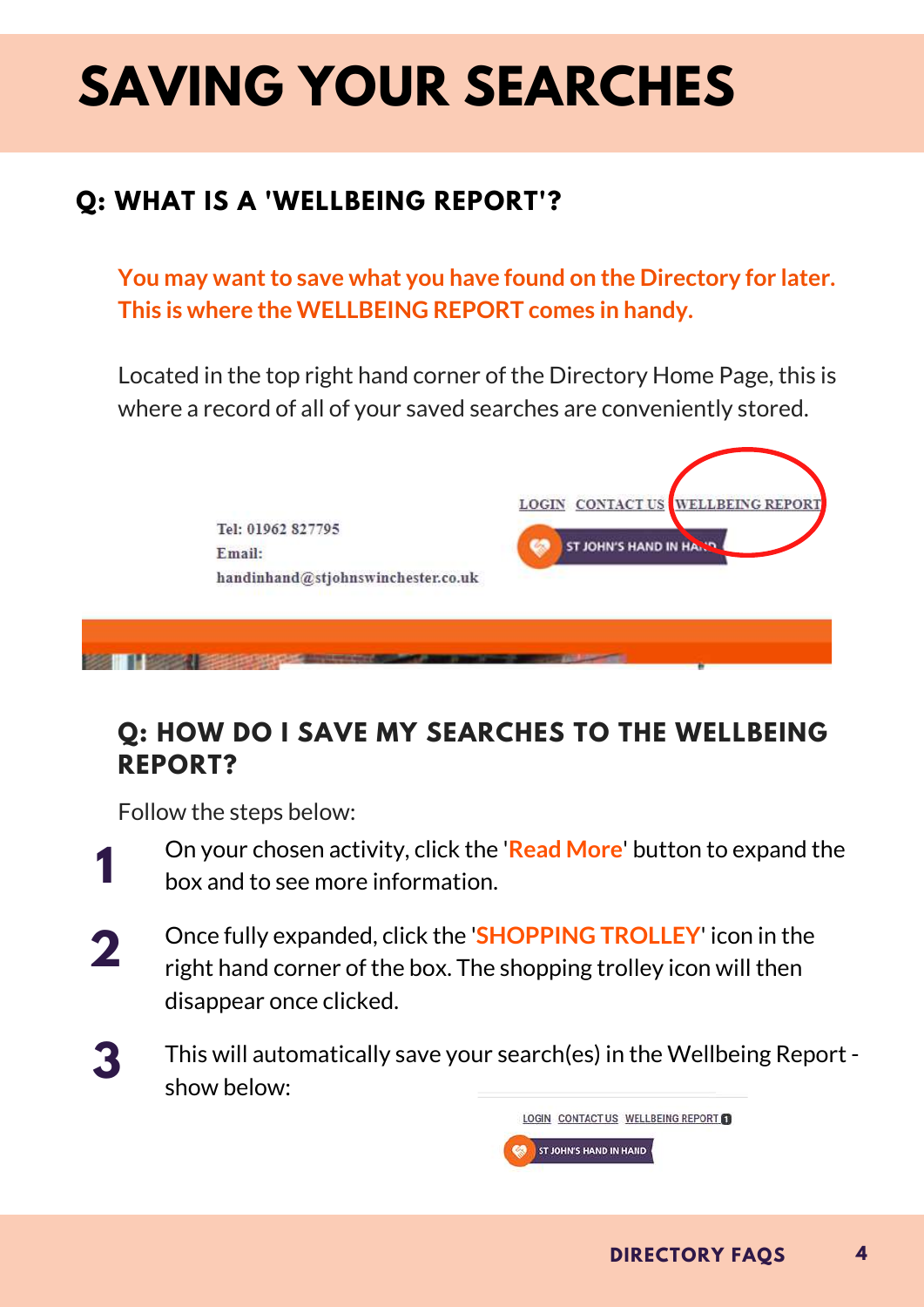#### **Q: HOW DO I ACCESS MY WELLBEING REPORT?**

A: Once you have added something to the Report via the **shopping trolley button**, you can go ahead and access your saved information.

Simply click the 'Wellbeing Report' hyperlink on the top bar of the Home Page.

This will bring up a copy of your saved searches. It will automatically open in another window.

#### **Q: I CLICKED ON THE SHOPPING TROLLEY BY MISTAKE. CAN I DELETE A SAVED SEARCH FROM MY WELLBEING REPORT?**

Yes, you can. Simply click the **X** next to each activity and it will automatically be removed from your Wellbeing Report.

#### **Q: CAN I PRINT MY WELLBEING REPORT?**

Once you want to end your session on the Directory or if you want to print off your searches, **simply click the 'PRINT' button on the top of the Wellbeing Report.**

You can also export your Wellbeing Report as a PDF file by **clicking 'PRINT' and selecting 'export as PDF'** from the dropdown options. This will allow you to **email** your saved activities.

SEE A STEP BY STEP GUIDE ON THE NEXT PAGE: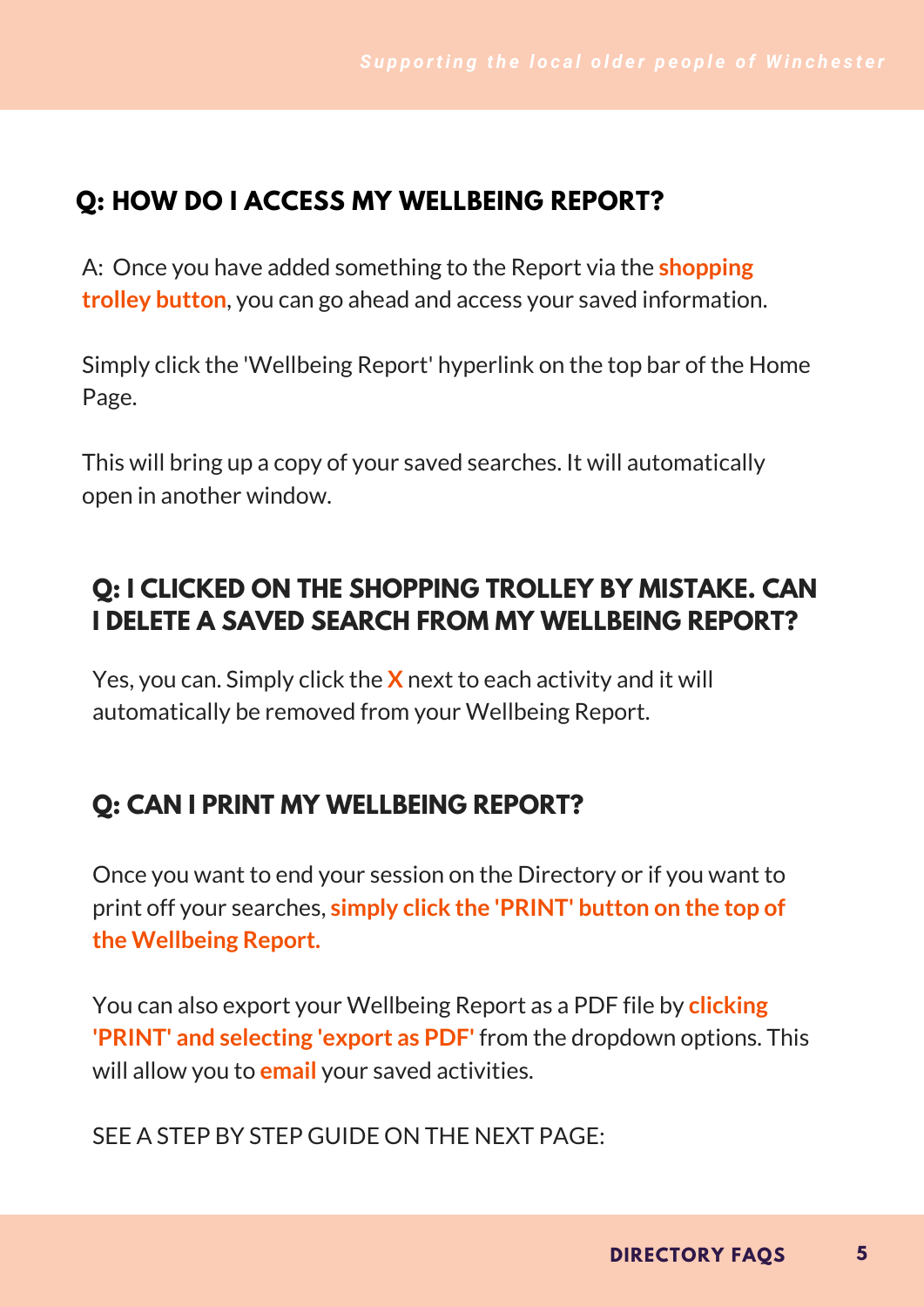- To visit your Wellbeing Report (and your list of saved entries), click the hyperlink in the bar on the top right of the Directory Home Page**. 1**
- A new browser tab will open with your saved searches. **2**
- To **delete** an activity saved in the Wellbeing Report, click the '**X**' in the top right of the activity box. This will remove it from your list. **3**
- If you want to **share or print** your Wellbeing Report, click the '**PRINT**' button which will connect you to your printer. **4**
- Alternatively, you can save your searches here as a PDF file which can then be shared via email. **5**



#### **Q: WHY IS IT CALLED A 'WELLBEING REPORT'?**

We have called it a 'Wellbeing Report' to emphasise St John's Winchester's and the Hand in Hand teams' aims to support local older people to live full, happy and healthy lives. The purpose of the site is to support these aims.

Additionally, the Hand in Hand team used to compile manual 'Wellbeing Reports' for each of their scheme members, which are tailored to an individual's interests and needs.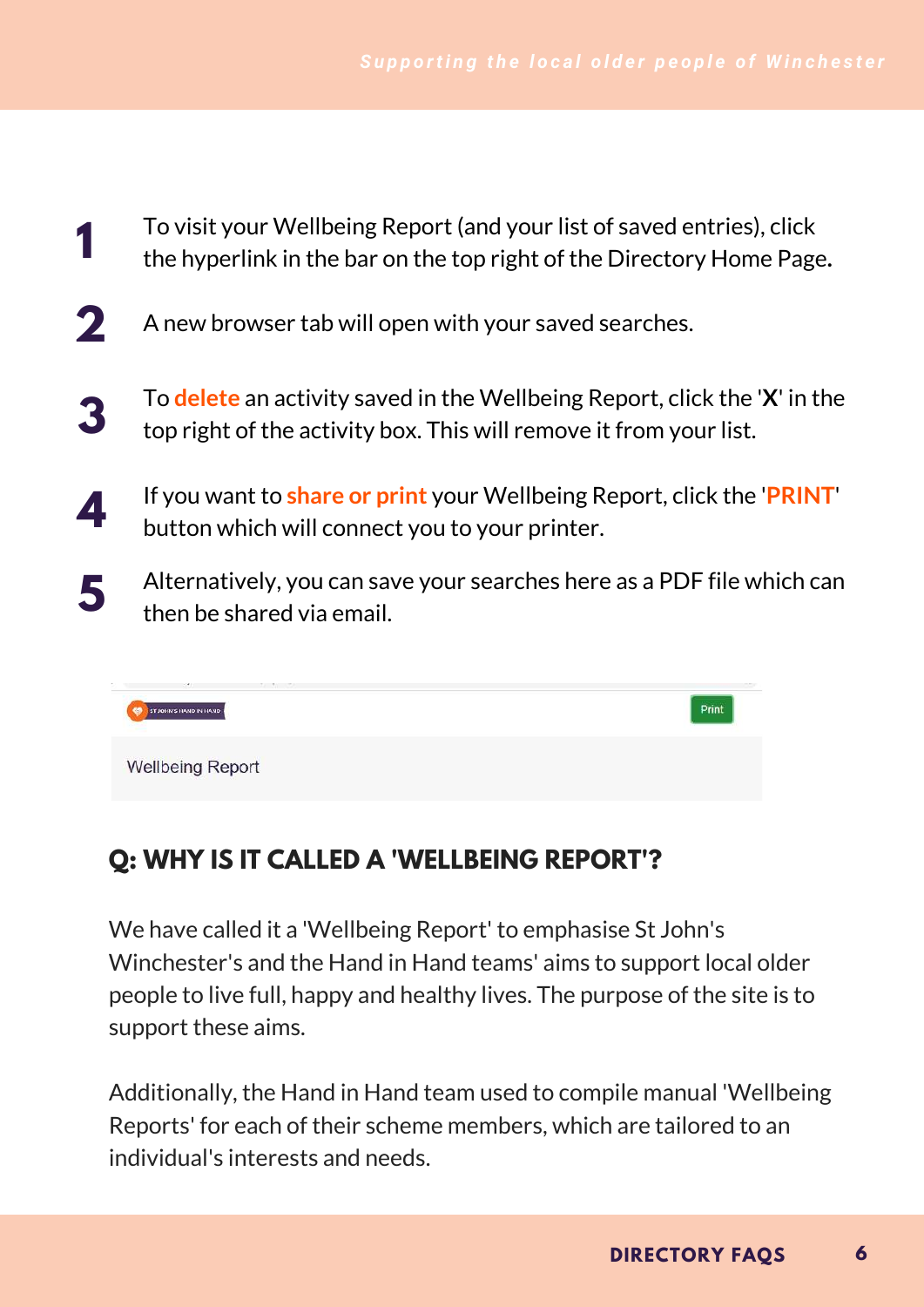# **THE CATEGORIES**

### **Q: WHAT ARE THE SEVEN CATEGORIES?**

**1. Friendships & Connections -** Clubs, hobbies and social activities designed to connect with the community, counselling and support.

**2. Keeping Healthy & Active -** sports classes, nutritional advice, information on outdoor groups and activities that promote staying active.

**3. Ability to Get Out & About-** transport options and information on getting shopping and carrying on with completing every day tasks.

**4. Practical Home Help -** care and repair schemes, home adaption services, computer and technology schemes, meals on wheels and prescription collection support.

**5. Safety -** services to prevent falls, information on staying safe online, and support on crime prevention.

**6. Useful Information** - health advice on chronic conditions, general help and advice about important topics such as hospital discharge and bereavement.

**7. Money & Benefits -** advice on banking, benefits and money saving tips.

#### **Q: WHY THESE SEVEN?**

The seven categories were based on **research by the University of Winchester** in association with the charity. Its report found that these areas are of most or significant importance to older people.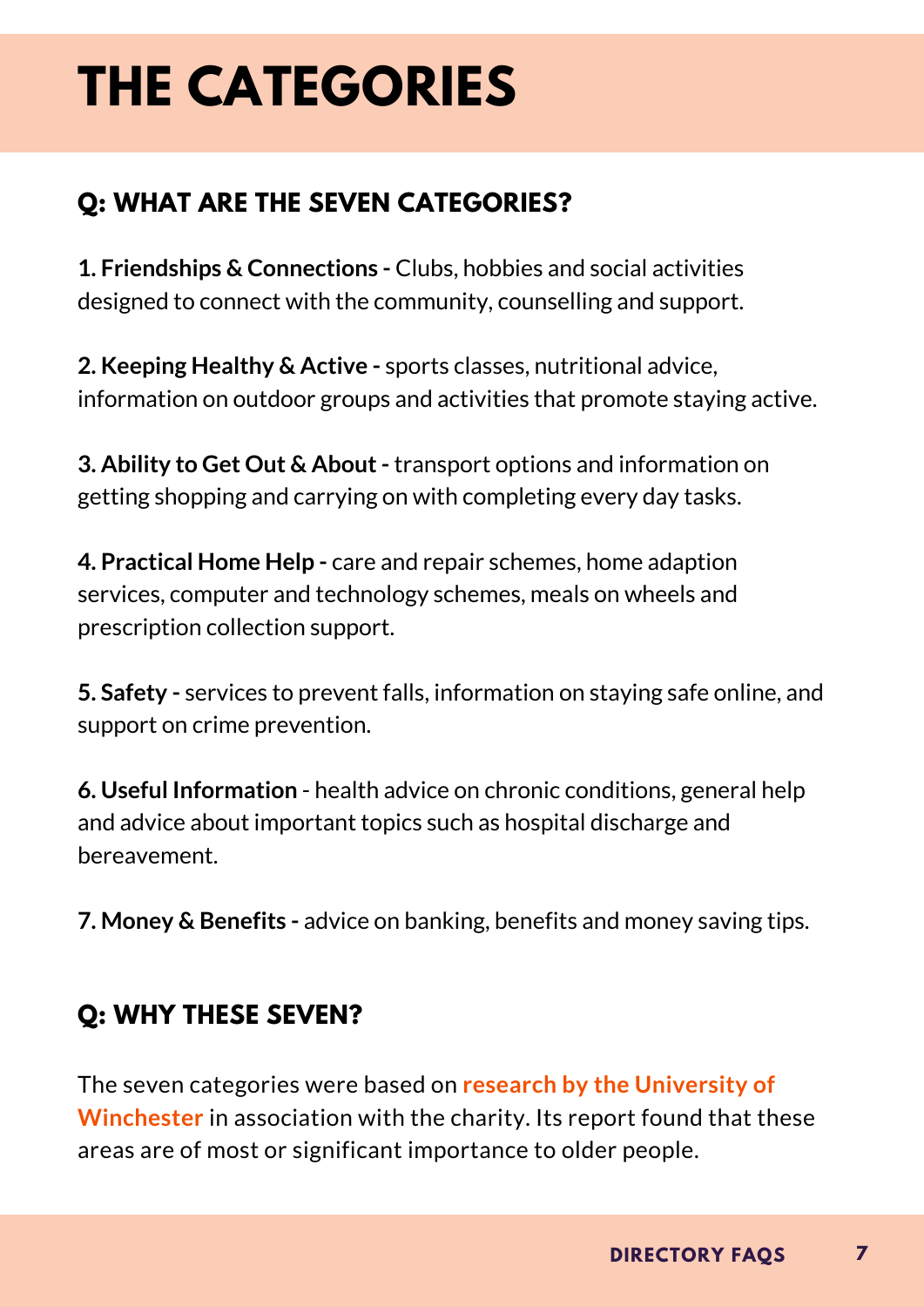# **CONTACTING US**

### **Q: CAN I GIVE FEEDBACK?**

Yes, we have made it easy to give us feedback.

| Tel: 01962 827795<br>Email:<br>handinhand@stjohnswinchester.co.uk | LOGIN CONTACT US WELLBEING REPORT<br><b>ST JOHN'S HAND IN HAND</b> |
|-------------------------------------------------------------------|--------------------------------------------------------------------|
|                                                                   |                                                                    |

We welcome comments, feedback or suggestions about the Directory. You can do this by clicking on the '**CONTACT US**' hyperlink in the top right corner of the Directory Home Page.

When clicked, this will automatically bring up a form for them to complete.

A user can enter their name, contact email address, and any comments or suggestions they have. To send, click 'SUBMIT'.

A copy of this enquiry will be emailed to the team via: handinhand@sjohnswinchester.co.uk

Another copy will be sent to the **data entry side ofthe Directory** for our admins to look at and review. This will be checked regularly.